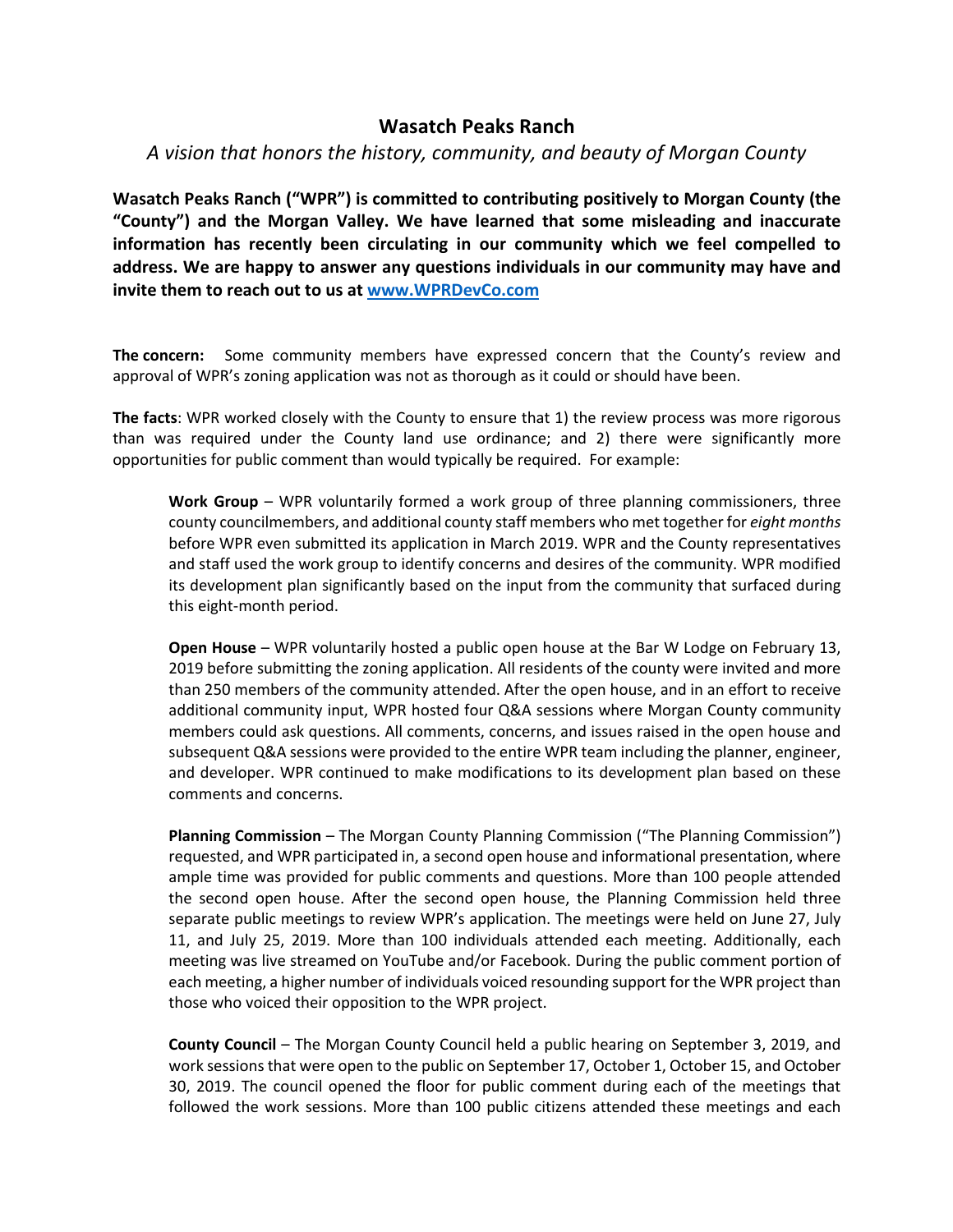meeting was also live streamed on YouTube and/or Facebook. As mentioned above, every one of these meetings had greater numbers of the public speaking in support of WPR's development than in opposition to the project.

**The concern**: The County's elected officials approved WPR's rezoning application when their constituents opposed approval of the application.

**The facts**: Residents of Morgan County had many opportunities to express their thoughts on the development during the open houses, Q&A sessions, and public meetings referenced above and hundreds of residents took these opportunities., Public comments supporting the development significantly outweighed public comments against the development. For example:

- May 23, 2019 Planning Commission Meeting: 10 individuals spoke in favor, 5 against
- June 27, 2019 Planning Commission Meeting: 8 individuals spoke in favor, 4 against
- September 3, 2019 County Council Meeting: 14 individuals spoke in favor, 10 against
- October 30, 2019 County Council Meeting: 16 individuals spoke in favor (including 6 of 7 county councilmembers), 4 against

In similar situations, where a large development requires changes to zoning or other land use regulations, it is not uncommon for members of a community opposing a project attend and participate in public meetings at a much higher rate than those who support a project. In this case, supporters outnumbered those opposing the application, often by two to one. WPR sees this as an indication of the importance of this project to the community and the strong community support for the development.

**The concern**: The development will negatively impact several miles of undeveloped mountain scenery.

**The facts**: It is important to note that the land in question is privately owned land. The only way to permanently preserve private land is for a public entity to buy it or acquire a conservation easement over it. The land was for sale for three years before WPR purchased it. In that time, no party was willing to purchase the land and ensure that the land would be protected through other means. WPR loves this land, and, in cooperation and collaboration with the county and the community, has agreed to preserve at least 60% of the property though an Open Space Management Plan. The approved and recorded Development Agreement states:

> [O]pen space areas . . . shall, consistent with the Open Space Management Plan, be permanently preserved pursuant to conservation easements, plat notes, deed restrictions or other restrictive covenants that cannot be amended.

WPR plans to exceed this contractual obligation, and anticipates preserving more than 7,000 acres of undeveloped, private open space. By almost any standard, this shows an extraordinary commitment to preserving Morgan County's historic and inimitable scenic beauty.

**The concern**: The development is for a private recreational area and will limit residents' access to mountain recreational activities.

**The facts:** For many years, Morgan County has been eyed as an ideal location for a new public ski area in Utah. If developed into a public ski area, there is no doubt that such development would come at a steep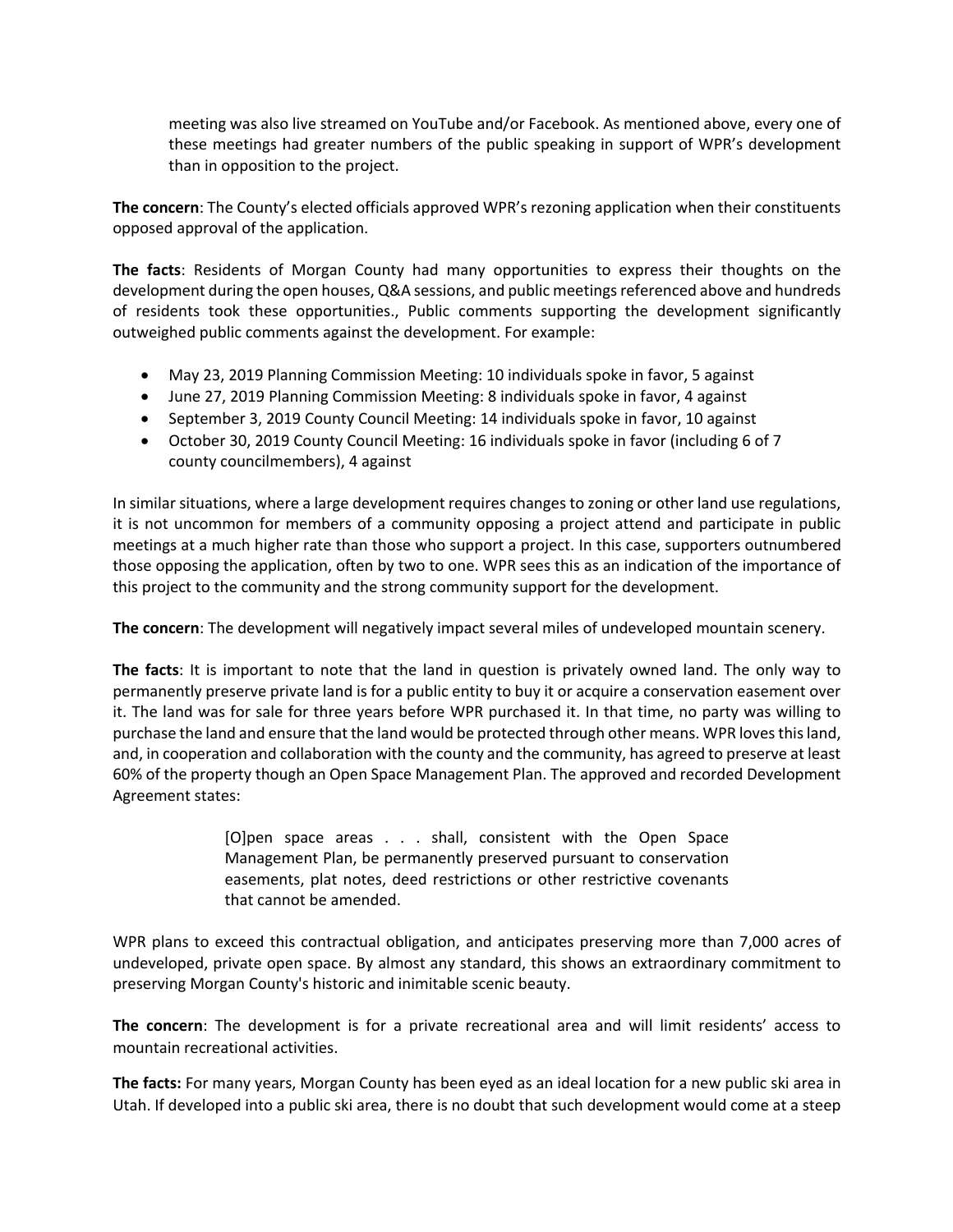cost to Morgan's beautiful alpine view shed and quiet, close-knit rural community. Imagine more than 5,000 new residential units and the traffic of 10,000+ non-residents coming to hike, bike, and ski the slopes every weekend. The residents of Morgan County made it clear to WPR that they did not want this property to become a public resort. And WPR agreed.

Instead, WPR's plan is to develop a private recreational area. As the land owned by WPR is private land and has been for generations, this does not negatively impact any use or access rights of Morgan County residents. The general public has never had access to the area and maintaining the private nature of the property does not negatively affect residents' rights in any way.

Rather, by keeping the property and the development private, WPR has presented the best possible solution for the residents of Morgan County. Morgan County residents have ready access to public mountain recreational areas at an amazing resort approximately 15 minutes away. By developing a private resort, the county will not be overrun by tourists and other visitors coming to recreate at the area. WPR has gone to great expense to ensure that the recreational areas and residences that will be developed have a minimal impact on the scenic view shed. Finally, development of Wasatch Peaks Ranch is projected to generate over \$33 million of tax revenue annually. Nine million dollars of that projected revenue stays with Morgan County and \$24 million goes to the local School District every year. This increase in tax revenue will allow the County, if they so desire, to build and operate new recreation and community amenities that *will* be fully open and available to the public. It will also provide significant educational advances and opportunities for the children and youth of Morgan County. In terms of development on privately owned property, you couldn't ask for a better win-win solution.

**The concern:** WPR will build residences and housing units that will not increase the inventory available in Morgan County's general real estate market.

**The facts:** Morgan County's population grew 30% from 2010 to 2018 and more than 3,000 homes have been approved to be built in the county. This rate of residential growth is not sustainable and is creating significant financial stress for the County and its citizens. The residences planned for in WPR's development are a specific type of high-end residence. Though they are not homes that have typically been a part of the Morgan County market, these homes will be taxed in the same way as other residential properties. The projected tax revenue generated by residences at Wasatch Peaks Ranch would relieve the county of significant financial stress, help balance the ratio of tax revenue per capita in the count, and would even make it possible for the county to create an affordable housing program, if desired.

**The concern:** Should I donate time and money to support litigation against Morgan County in an effort to get a referendum on the ballot?

**The facts:** Five sponsors filed an application for referendum with Morgan County. The county rejected the application as being non-referable because the application did not meet all of the requirements for such an application under Utah law. Additionally, the application was filed after the statutory deadline for such an application. After the application was rejected, the sponsors appealed to the Second District Court in Morgan County. Their appeal was dismissed for lack of jurisdiction. The five sponsors have now appealed that decision to the Utah Supreme Court. These lawsuits and appeals are against Morgan County. WPR has intervened as a party with an interest in the outcome, but the sponsor's target is the county and the county clerk because of their decision to reject an application that was incomplete and untimely filed.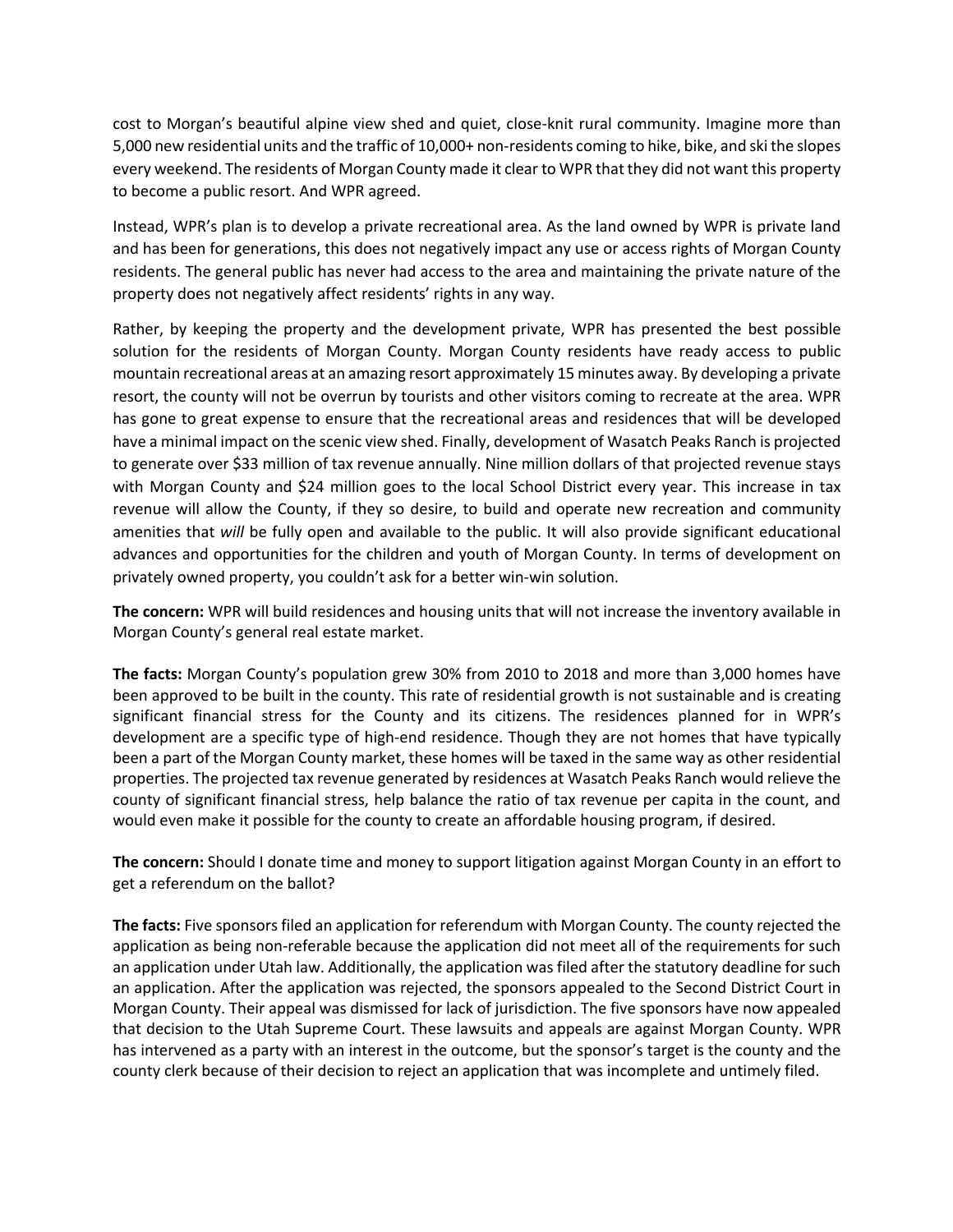## **The concern**: Water in Morgan

**The facts:** In conjunction with the acquisition of the land, WPR exercised our right to an option for 2,000 ac-ft of water available through an existing agreement with Weber Basin Water Conservation District. This water was set aside by Weber Basin Water Conservancy District (WBWCD) based on a 2011 agreement with the previous owner. This contract allows for water to be sourced via onsite wells, springs and diversion from the Weber River System. Regarding project usage of the water, our initial calculations indicate that over 50% of the water usage will be utilized for onsite snowmaking and landscape irrigation. Downstream neighbors will benefit by returning this flow to the river as spring snow melt and seasonal stream flow.

We agree that the Weber River is an important water resource in the Morgan Valley, and because of it's importance the State Engineer requires that all water extracted from wells be replaced with a like amount of water. Our Exchange Application outlines that ALL water extracted from wells will be mitigated at a 1:1 ratio making water users whole. Morgan Valley is closed to new appropriations and all well extractions will be mitigated as required by the State Engineer who ensures that senior water users are protected from interference. With the delivery of exchange replacement water, WPR has shown that all water users will not be impaired.

Weber Basin Water Conservancy District (WBWCD) manages many hundreds of thousands of ac-ft of WPR - Honoring History, Community, and Beauty DMWEST\_40145939(3)[1]water under exchange contracts that require replacement mitigation. Many of these contracts are located in the Morgan Valley and have performed for many years without impairment. This includes the Peterson Pipeline system that migrated their water right from a surface right to a well located above the town of Peterson. Existing WBWCD exchanges operate exactly like our proposed exchange. For every ac-ft of water extracted from wells one ac-ft of water is delivered through the Weber River to make the system whole. Flows in the Weber River have not and will not suffer from well extractions.

**The concern:** Impacts to Peterson and Jacob's Creek

**The facts:** We agree that Peterson and Jacob's Creeks are important water resources that support fish habitat. Because we will be pumping high quality water from wells into the mountain habitat and using the water on the property there will be an increase in water availability of fresh water. The return flows from our use, including snowmaking and golf irrigation, will result in an increased flows for the creeks.

**The concern:** Impacts to the town of Peterson:

**The facts:** The town of Peterson water supply is sourced from a groundwater well located near the mouth of Peterson Creek. The importance of this supply for the community in Peterson was taken into consideration and the WPR groundwater sources have been located more than 2.5 miles from of the town supply so as there will be no potential for impairment. The Peterson groundwater supply will benefit from the additional recharge resulting from the return flows proposed by our use of water on the property.

## **WPR represents the largest economic development opportunity in the history of Morgan County. WPR will bring the benefits of growth without the costs of**